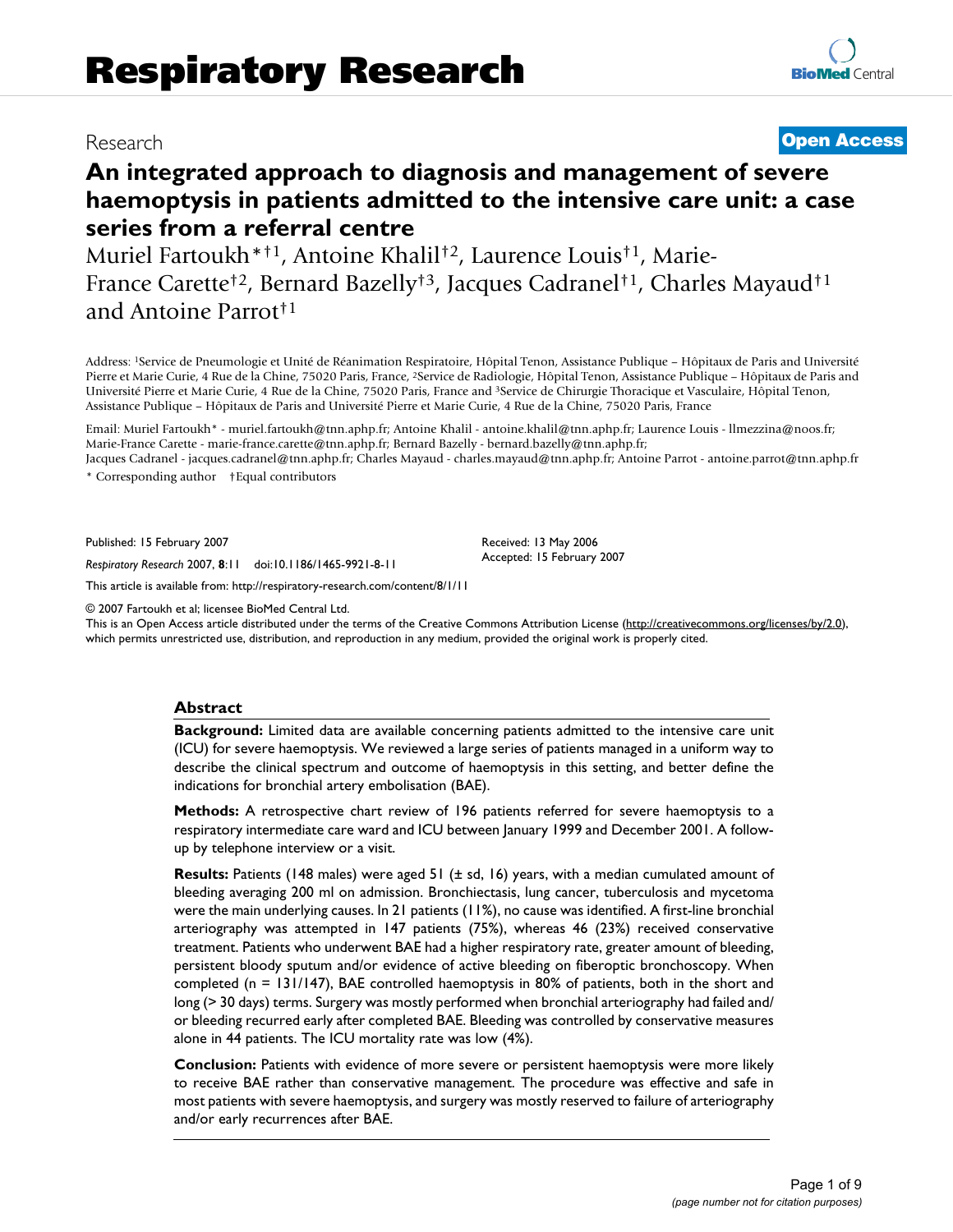# **Background**

Haemoptysis may present as a life-threatening condition, with a mortality rate reaching 80% in the absence of adequate and prompt management [1-4]. The criteria used to characterize severe haemoptysis are heterogeneous and ill-defined. They are usually limited to the amount of blood expectorated within 24–48 hrs and its clinical consequences [5], or to the interventions used [6]. A more 'functional' definition accounting for the respiratory reserve has also been proposed [6]. Recent surveys suggest a shift from surgery to bronchial artery embolisation (BAE) as a first-line procedure in severe haemoptysis [7,8]. Defining a better standardized management would be useful to physicians in charge of patients with severe haemoptysis to improve outcomes and should preferably take place in or nearby the intensive care unit (ICU).

In this study, we analyzed a large series of unselected patients with severe haemoptysis referred to a single respiratory intensive care unit with an affiliated intermediate care ward. Our objectives were to describe the characteristics of the patients managed using one of the three main initial therapeutic options (conservative measures, BAE or surgery) and to help better define the role of BAE, according to the severity of haemoptysis. The study was conducted in accordance with French law, which does not require approval of an IRB or the consent of patients for such retrospective analysis of medical records.

# **Patients and methods** *Patients*

The study was conducted between January 1999 and December 2001 in Tenon hospital, a tertiary university hospital and referral centre for haemoptysis in Paris, France. All consecutive patients admitted to the respiratory intermediate care ward or ICU for severe haemoptysis were eligible. Exclusion criteria were iatrogenic bleeding, bleeding of gastrointestinal and oropharyngeal origin, heart failure, intra alveolar haemorrhage and incomplete data. For each patient, the following information were recorded: baseline demographics, comorbid conditions, initial clinical presentation and vital signs, laboratory tests results, chest radiography, fiberoptic bronchoscopy and CT scan findings when performed, severity of haemoptysis, and pre-ICU and in-ICU management. The persistence or recurrence of bleeding, the patients' ICU and hospital lengths of stay and their vital status at discharge were recorded, as well as the occurrence of long-term rebleeding. Patients with recurrent haemoptysis were included at the first episode only.

# *Definitions*

# *1. Severity of haemoptysis*

The severity of haemoptysis on admission was assessed according to (i) the cumulated amount of bleeding; (ii)

the consequences of bleeding; (iii) and the presence of associated severe cardiovascular and pulmonary comorbidities. The cumulated amount of bleeding on admission was assessed from the onset of bleeding until the first hours of admission to our unit using the following standardized scale: a spoonful (5 ml), a small filled glass (100 ml) and a large filled glass (200 ml). The consequences of bleeding were assessed on the need for administration of local or systemic terlipressin, mechanical ventilation, vasoactive drugs or blood transfusions before referral or within the first 24 hours of ICU admission.

# *2. Cause of haemoptysis*

The cause of haemoptysis was diagnosed on the combination of history, physical examination, chest radiography, fiberoptic bronchoscopy, CT scan, microbiology and histology when available. Definite causes were bronchiectasis (including inactive tuberculosis), active tuberculosis, cancer and mycetoma. Pulmonary venous thromboembolic disease, pneumonia and emphysema were classified as probable causes. Haemoptysis was considered cryptogenic when no cause was evidenced.

# *3. Course of haemoptysis*

Immediate control of bleeding was defined as a cessation of bleeding obtained without recurrence until hospital discharge, whatever the therapeutic option used. Rebleeding was defined as the persistence and/or the recurrence of bleeding after treatment. Early-onset rebleeding was defined as occurring within the first 30 days, and lateonset as rebleeding after one month.

# *Management*

Our approach to initial management favoured conservative measures and BAE over surgery, whenever possible. Conservative measures included strict bed rest, nothing by mouth, and continuous monitoring of oxygen saturation, respiratory rate, heart rate and arterial blood pressure. Oxygen was delivered to obtain a pulse oxymetry value > 90%; two large-bore intravenous lines were inserted and all medications potentially increasing the risk of bleeding were stopped. Broad-spectrum antibiotics were frequently administered and no attempt was made to suppress cough. Bronchoscopic techniques were attempted to control the bleeding, using cold saline solution lavage, instillation of topical vasoconstrictive agents and/or balloon tamponade therapy. As the administration of systemic terlipressin may interfere with the success of BAE, its use was avoided whenever possible.

The selection of BAE as the first-line approach was based on the presence of severity criteria on admission. A standardized BAE procedure was used as follows: a catheter was introduced into the right femoral artery through an introducer sheath using the Seldinger technique. A 5-French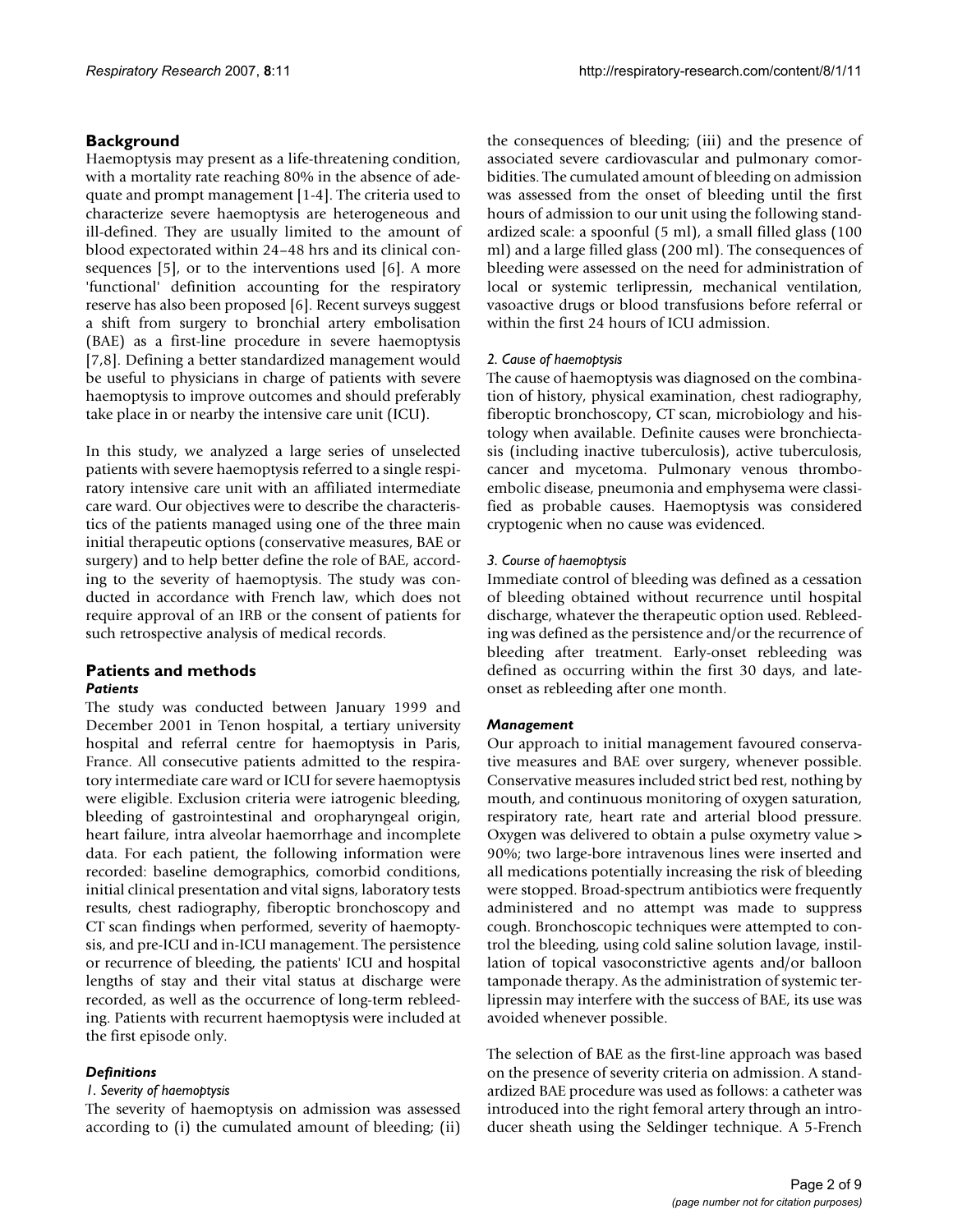pigtail catheter (Angioflex, biosphere medical, Roissy, France) with the tip located at the origin of the ascending aorta was used, and 40 ml of contrast medium was administered at 20 ml/s. Selective bronchial artery angiography was then performed, using catheters ranging from 5 to 6.5 French. Embolisation was performed when the bronchial arteries appeared to be the source of haemoptysis (tortuous hypertrophy, systemic-to-pulmonary shunting, extravasation of contrast material, or peribronchial hypervascularisation) or when they had a near-normal aspect but supplied the site of bleeding identified by fiberoptic bronchoscopy and/or CT scan. The material used for embolisation was 400- to 1000-µm polyvinyl alcohol particles and/or gelfoam. A visualisation of an anterior spinal artery arising from an intercostal artery deriving from the right bronchointercostal trunk was considered an absolute contraindication to embolisation. Microcatheters were not used at the time of the study. BAE was considered successful when bleeding stopped immediately after embolisation.

### *Statistical analysis*

The patients' demographics, clinical variables and laboratory data were analyzed using usual descriptive statistics. Results were expressed as mean  $\pm$  standard deviation (range), unless otherwise stated. Between groups comparisons used the Man Whitney *U* test for categorical variables, and the chi square test for nominal variables. A p value below 0.05 was considered statistically significant.

# **Results**

#### *Demographics, clinical features and biology*

During the three-year study period, 230 consecutive patients were referred to our unit for severe haemoptysis. Thirty-four patients (15%) were excluded because of bleeding secondary to bronchial biopsies  $(n = 1)$ , digestive tract bleeding  $(n = 1)$ , pharyngeal bleeding  $(n = 1)$ , heart failure  $(n = 3)$ , intra alveolar haemorrhage  $(n = 2)$ and incomplete data ( $n = 26$ ). Overall, 196 patients were thus included in this study. Most patients ( $n = 149, 76\%$ ) were referred to our unit from another hospital for consideration of BAE within 24 hours after hospital admission  $(1 \pm 1.8$  days; median 0) because haemoptysis persisted or worsened. The patients (148 males) were 51 years old. Cough, persistent bloody sputum and dyspnea were the main respiratory symptoms on admission. Physical examination revealed localized crackles in 60% of the cases (Table 1). There were mild biological consequences of bleeding regarding blood spillage and gas exchanges (Table 2).

#### *Severity of haemoptysis*

Chronic obstructive pulmonary ( $n = 50$ , 26%) and/or cardiovascular (n = 53, 27%) disease were frequently recorded. Using our scale, the mean cumulated volume of blood loss averaged  $240 \pm 200$  ml on admission to our unit (range, 10 to 1000 ml; median 200 ml) (Figure 1). Active tuberculosis, cancer and mycetoma were associated with a larger volume as compared with the cryptogenic group ( $p = 0.03$ ;  $p = 0.03$  and  $p = 0.003$ , respectively; Figure 2.). There were severe consequences of bleeding in 73 patients (37%) leading to the following interventions prior to the referral or during the first 24 hours of ICU admission: local (n = 23) or systemic (n = 56) terlipressin, mechanical ventilation ( $n = 17$ ), blood transfusion ( $n =$ 22), vasoactive drugs support  $(n = 3)$  or cardiopulmonary resuscitation ( $n = 2$ ). Patients receiving the above mentioned interventions had a higher respiratory rate on admission  $(24 \pm 7 \text{ vs. } 21 \pm 6 \text{ per min}; p = 0.04)$ , a higher heart rate  $(91 \pm 20 \text{ vs. } 85 \pm 20 \text{ bpm}$ ; p = 0.04), a lower room air partial pressure of oxygen in arterial blood (73  $\pm$ 15 *vs*. 80 ± 17 mm Hg; p = 0.03), a higher cumulated volume of blood loss (360 ± 240 ml *vs*. 180 ± 150 ml; p < 0.0001), and a lower haemoglobin value  $(11.5 \pm 2.6 \text{ vs.})$ 13.3  $\pm$  2; p < 0.001); they also had more often active bleeding on bronchoscopy  $(31/68 \text{ vs. } 22/114, p =$ 0.0003), a first-line attempt at bronchial arteriography (66/73 *vs*. 81/123; p < 0.0001), a need for surgery (25/73 *vs*. 9/123; p < 0.0001) and specific aetiologies [mycetoma (11/73 *vs*. 3/123; p = 0.002) and cancer (22/73 *vs*. 11/123; p < 0.001)], but not a higher frequency of cardiovascular and pulmonary pre-existing diseases.

#### *Cause of haemoptysis*

Bronchiectasis (n = 78, 40%), lung cancer (n = 33, 17%), active tuberculosis ( $n = 27$ , 14%) and mycetoma ( $n = 14$ , 7%) accounted for 87% of all causes. Emphysema (n = 10, 5%), pneumonia (n = 6, 3%), pulmonary embolism (n = 2, 1%) and miscellaneous causes ( $n = 5$ , 3%) accounted for the remaining probable causes. In 21 patients (11%), no cause was evidenced. The cause of bleeding was identified in 69% ( $n = 111/162$ ) of patients at bedside when combining history, comorbid conditions, physical examination, chest-X-Ray and fiberoptic bronchoscopy findings, as compared with  $91\%$  (n =  $148/162$ ) after a further CT scan ( $p < 0.001$ ). The CT scan examination was especially useful for diagnosing bronchiectasis.

#### *Management*

All patients received conservative measures. Local  $(n = 6)$ or systemic (n = 37) terlipressin, mechanical ventilation  $(n = 3)$  and blood transfusion  $(n = 3)$  were administered to the most severe patients before referral. Forty-three (22%) patients were receiving aspirin, coumadin or clopidrogel that may have worsened the bleeding, and these drugs were temporarily stopped whenever possible. Broad-spectrum antibiotics were administered to 153 patients (78%). A fiberoptic bronchoscopy was performed within 24 hours of bleeding onset in most patients ( $n = 184$ , 94%). Diffuse and bilateral ( $n = 13$ ) or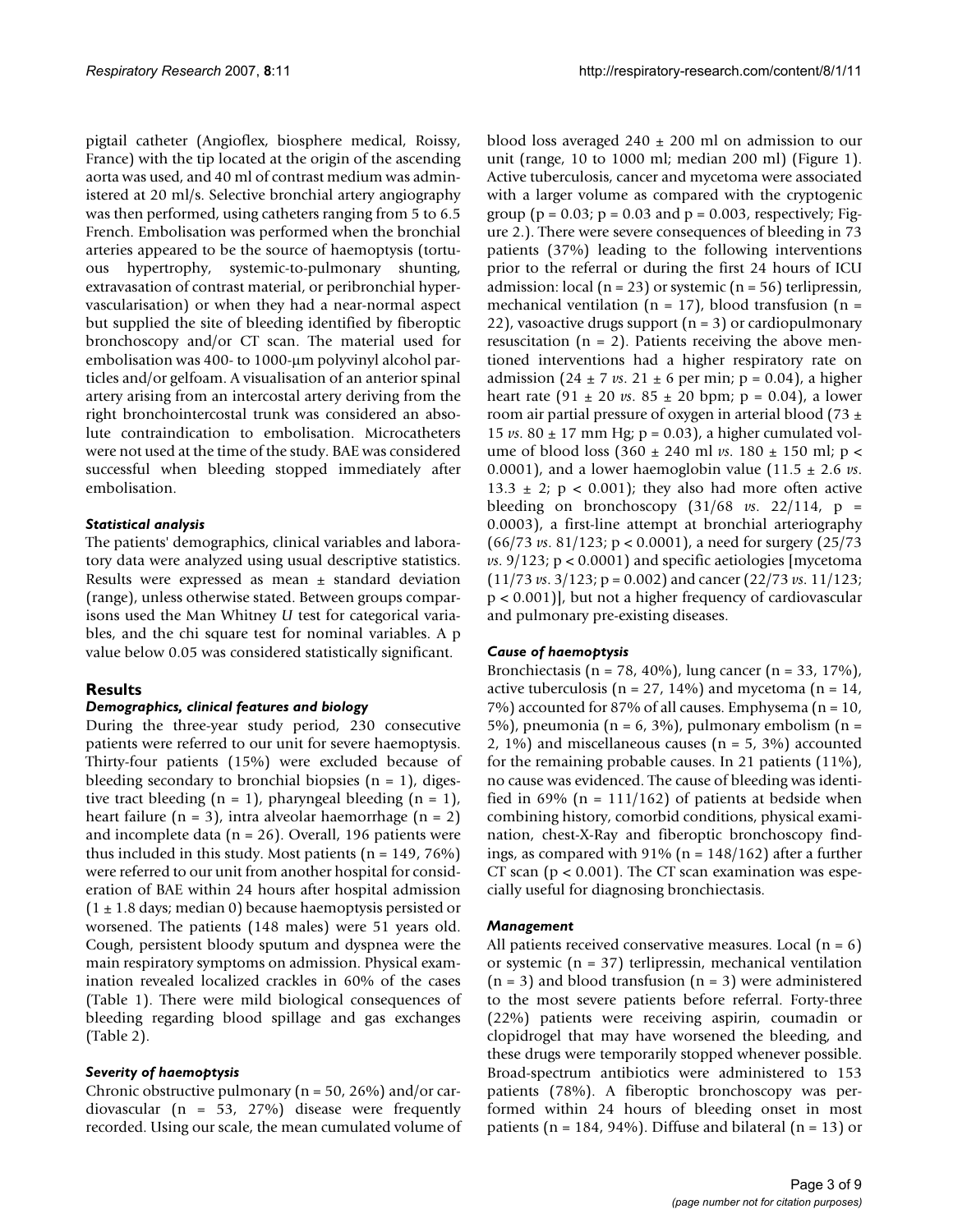#### **Table 1: Clinical characteristics on ICU admission.**

| Age, years                                            | $51 \pm 16$ (17-89)     |
|-------------------------------------------------------|-------------------------|
| Sex Ratio (male: female)                              | 148:48(3.1:1)           |
| <b>SAPS II score</b>                                  | $18 \pm 9(6 - 48)$      |
| McCabe and Jackson categories, n *                    | 133/46/13               |
| Cumulated volume of hemoptysis, ml +                  | $240 \pm 200$ (10-1000) |
| $<$ 200 ml, n $(\%)$                                  | 86 (45%)                |
| $\geq$ 200 ml, n (%)                                  | 107 (55%)               |
| Heart rate,/min                                       | $87 \pm 20 (48 - 150)$  |
| $> 130/min, n$ (%)                                    | 10(5%)                  |
| Systolic Arterial Pressure, mm Hg                     | $135 \pm 28 (76 - 221)$ |
| $<$ 100 mm Hg, n $(\%)$                               | 9(5%)                   |
| Spontaneous Ventilation, n (%)                        | 179 (91%)               |
| Mechanical Ventilation [Invasive/Non Invasive], n (%) | $17$ [16/1] (9%)        |
| Core Temperature, °C                                  | $37.3 \pm 0.8$ (36-40)  |
| $>$ 38.5°C, n (%)                                     | 18 (9%)                 |
| Respiratory functional signs                          |                         |
| Cough, n (%)                                          | 116(73%)                |
| Persistent bloody expectoration, n (%)                | 107 (69%)               |
| Dyspnea, n (%)                                        | 121(66%)                |
| Purulent expectoration, n (%)                         | 10(6%)                  |
| Chest pain, n (%)                                     | 11(6%)                  |
| Physical examination                                  |                         |
| At least one localized abnormality, n (%)             | 94 (48%)                |
| Crackles, n                                           | 59 (63%)                |
|                                                       |                         |

Results are expressed as mean ± SD (range), unless otherwise stated. \*4 missing data; †3 missing data.

#### **Table 2: Biological variables on ICU admission.**

| Blood Leukocytes Count, mm <sup>3</sup>     | $9183 \pm 3543$ (1500-25300)     |
|---------------------------------------------|----------------------------------|
| Platelets Count, mm <sup>3</sup>            | 258 464 ± 105 195 (45000-712000) |
| $<$ 100 000/mm <sup>3</sup> , n (%)         | 6(3%)                            |
| Hemoglobin, g/dl                            | $12.6 \pm 2.4 (4.6 - 18.3)$      |
| $<$ 10 g/dl, n (%)                          | 29 (15%)                         |
| Prothrombin Time, %                         | $88 \pm 16$ (11-118)             |
| $\leq$ 50%, n (%)                           | 7(4%)                            |
| Activated partial thromboplastin time ratio | $1.1 \pm 0.2$ (0.7–2.2)          |
| $\geq$ 1.5 control, n (%)                   | 7(4%)                            |
| Nitrogen Urea, mmoles/l                     | $5.5 \pm 2.7$ (1-19)             |
| $\geq$ 10 mmoles/l, n (%)                   | 12(6%)                           |
| Blood gas on room air *                     |                                  |
| $PaO2$ , mm Hg                              | $78 \pm 17(43 - 100)$            |
| $PaCO2$ , mm Hg                             | $39 \pm 5 (26 - 63)$             |
| рH                                          | $7.43 \pm 0.05$ (7.30-7.50)      |
| SaO <sub>2</sub> , %                        | $95 \pm 4 (76 - 99)$             |
|                                             |                                  |

Results are expressed as mean ± SD (range), unless otherwise stated. \*data available for 142 patients.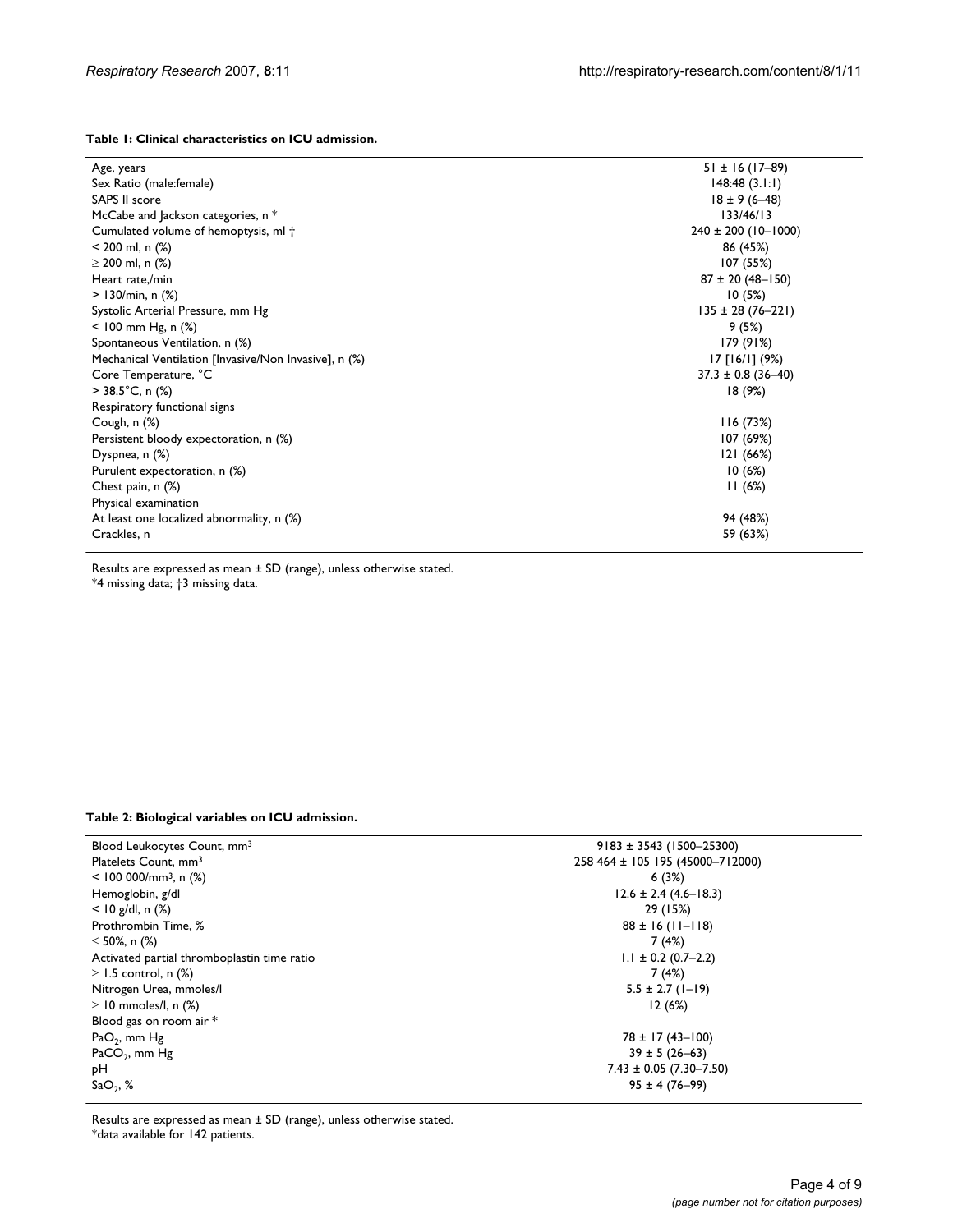

### Distribution of the cumulated volume of ha phy **Figure 1** emoptysis on ICU admission, according to the first attempt of bronchial arteriogra-

**Distribution of the cumulated volume of haemoptysis on ICU admission, according to the first attempt of bronchial arteriography**. Bronchial arteriography was not attempted in 4 patients with a volume ≥ 200 ml: one patient with moderate renal insufficiency (cryptogenic haemoptysis of 200 ml) received conservative treatment and emergency surgery was performed in the 3 other patients.

localized endobronchial bleeding (n = 163) was evidenced in 176 patients (96%). The bronchoscopic findings revealed a localized active endobronchial bleeding in 53 patients and a localized endobronchial clotting in 41. Otherwise, a localized endobronchial bleeding was evidenced in the upper  $(n = 43)$  or lower bronchia  $(n = 26)$ without active bleeding or clotting. In the remaining 8 patients (4%), a few signs of endobronchial blood were present. Bronchoscopic techniques were combining blood aspiration and local instillation of cold saline lavage. Vasopressors were bronchoscopically delivered in 23 patients, and a balloon was placed in one patient.

A first-line bronchial arteriography was attempted in 147 patients (75%), whereas 46 (23%) received conservative treatment. Emergency surgery was performed in 3 patients (bleeding of 700 ml revealing a cancer complicated by a cardiac arrest; bleeding of 300 ml revealing a cancer nearby the pulmonary artery; bleeding of 200 ml complicating repeated obstructive pneumonias in a patient diagnosed with a cancer) (Figure 3). The following parameters on admission were associated with the first attempt of arteriography as opposed to conservative treatment alone: a higher respiratory rate  $(23 \pm 7 \text{ vs. } 20 \pm 4; \, p = 0.03)$ , a greater amount of bleeding (290  $\pm$  205 *vs*. 80  $\pm$  50; p < 0.0001), a persistent bloody sputum (87/119 *vs*. 18/35; p = 0.02), an active bleeding on bronchoscopy (49/141 *vs*.  $3/36$ ; p = 0.002), the identification of a definite cause of haemoptysis (120/149 definite causes *vs*. 9/21 cryptogenic; p = 0.0005) and the absence of renal impairment (creatinin,  $\mu$ mol/l; 73  $\pm$  22 *vs*. 82  $\pm$  25; p = 0.03).

Technical failure of the attempted arteriography occurred in 15/147 (10%) patients, mostly those with mycetoma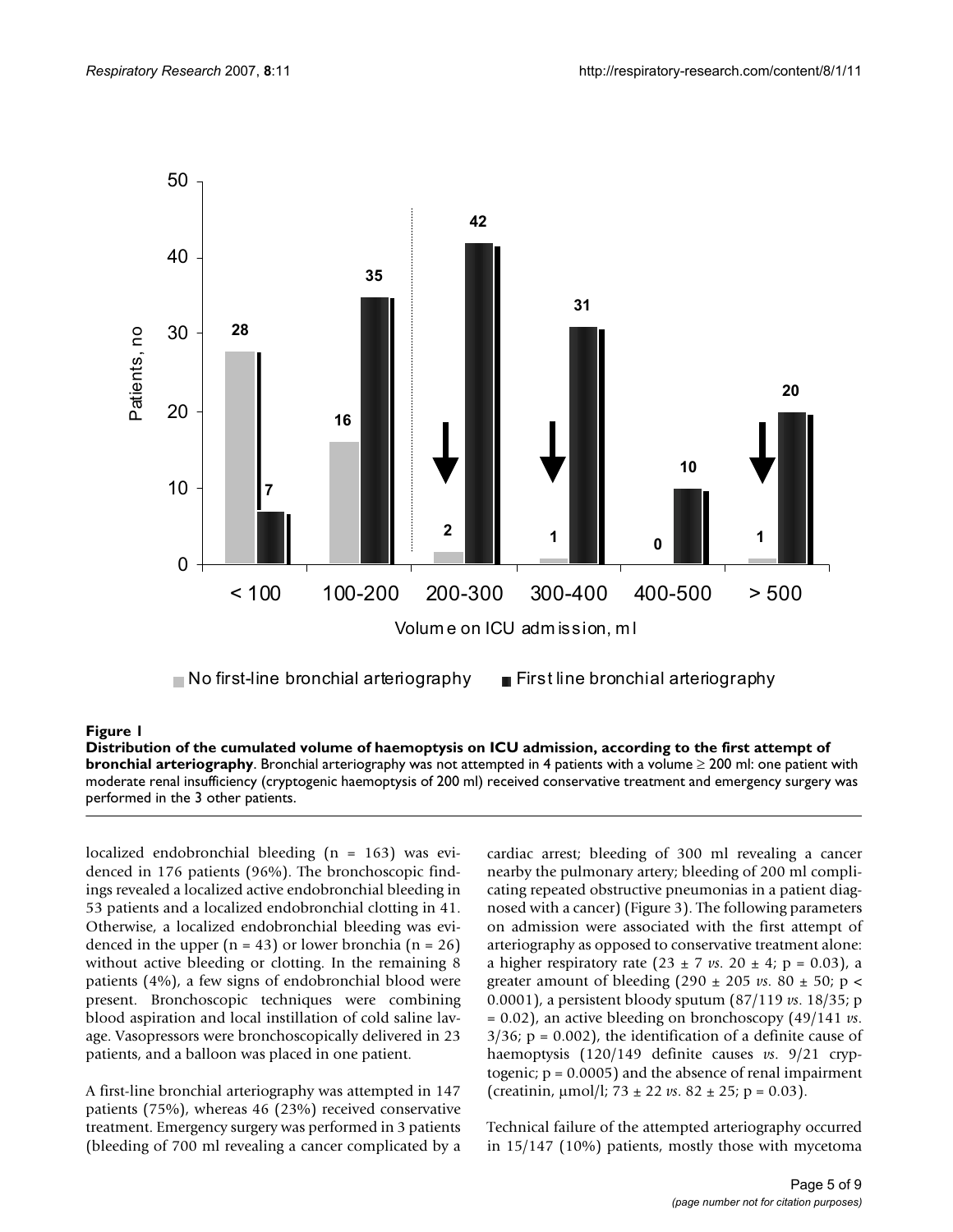

Distribution of the volume of ha **Figure 2** emoptysis (median, quartile) on admission according to the cause **Distribution of the volume of haemoptysis (median, quartile) on admission according to the cause**. Plots of the median, 10th, 25th, 75th, and 90th percentiles as vertical boxes with error bars.

 $(n = 4)$  and cancer  $(n = 6)$ . This led to either maintaining conservative measures in 9 patients or to surgery in six; 5 of these 15 patients died within the first month (4/9 patients managed conservatively and 1/6 undergoing surgery). In another patient, bleeding was related to a pulmonary artery aneurysm. Bronchial artery embolisation was eventually completed in 131/147 patients (89%) leading to an immediate control of bleeding in 106 patients (81%), 8 of whom had a secondary scheduled surgery (Figure 3).

Bleeding recurred in 7/46 patients (15%) managed conservatively, 2 of whom received BAE secondarily. Bleeding recurred in 35/131 patients (27%) receiving completed BAE. Haemoptysis recurred after  $3 \pm 3$  days (range, 0 to 11

days) in 25 patients, who received conservative treatment  $(n = 4)$ , BAE  $(n = 7)$  or surgery  $(n = 14)$ . Mycetoma and cancer accounted for 50% of the early recurrences. There were 10 late recurrences (9  $\pm$  4 months; range, 2 to 14 months) managed conservatively  $(n = 4)$  or with a second BAE  $(n = 3)$  or surgery  $(n = 3)$ . Overall, surgery (pneumonectomy,  $n = 3$ ; lobectomy,  $n = 11$ ) was performed after 7  $±$  7.5 days for early recurrences (mycetoma, n = 6; bronchiectasis,  $n = 3$ ; pneumonia,  $n = 3$ ; cancer,  $n = 2$ ). A lobectomy was performed for late recurrences  $12 \pm 5$  months after the initial episode.

Bronchial artery embolisation was associated with a 5% rate of complications (minor arterial dissection, n = 2; coronary ischemia,  $n = 2$ ; chest pain,  $n = 1$ ; transient neuro-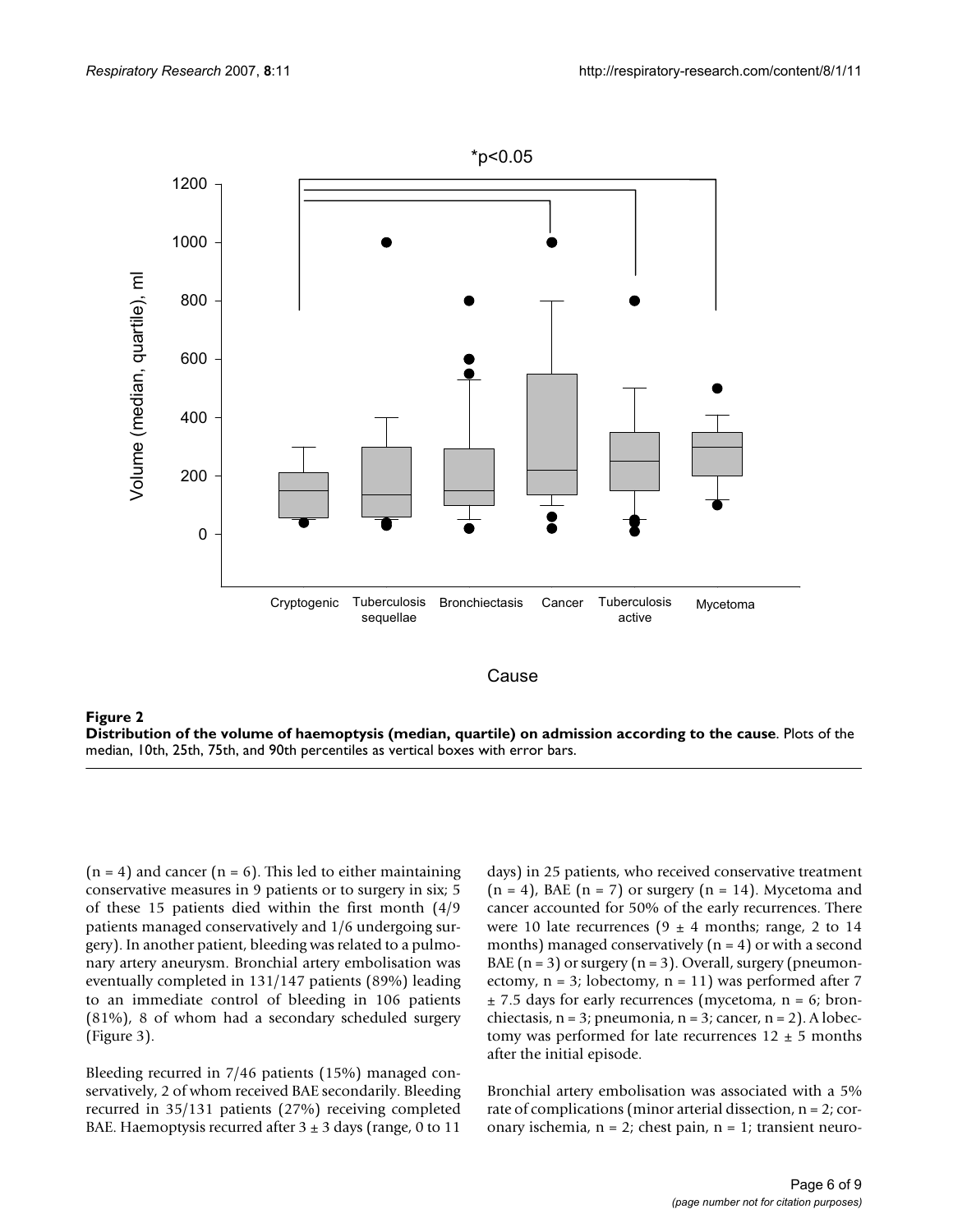

#### **Figure 3**

**Initial management and short-term outcome**. †Life sustaining therapy was withheld/withdrawn in 2/46 patients managed conservatively and in 10/147 patients in whom BAE was first attempted.

logical episode,  $n = 1$ ; and dysphagia;  $n = 1$ ). The outcome of these patients was uneventful without further intervention.

#### *Outcome*

The lengths of ICU and hospital stay were respectively 5.4  $\pm$  4.9 days (range, 0 to 47 days) and 10.7  $\pm$  14 days (range, 0 to 142 days). Lengths of ICU (6 ± 5.4 days *vs*. 3.8 ± 2.5 days) and hospital stay (11 ± 14.4 days *vs*. 8.8 ± 12.4 days) were significantly longer for patients in whom a bronchial arteriography was first attempted, as compared with patients receiving conservative treatment alone (all p < 0.01). Therapy was withheld or withdrawn in 12 patients (6%), 7 of whom died in ICU. The ICU and hospital mortality rates were 4% ( $n = 8$ ) and 8% ( $n = 15$ ), respectively.

At short term follow-up (one month), successful control of haemoptysis was obtained using completed BAE, conservative management or surgery in respectively 112 (57%), 44 (22%) and 22 (11%) patients. No recurrence of haemoptysis occurred in 116 (89%) of the 131 patients in whom BAE was completed, after a mean (median) followup duration of 20 (8) months.

#### **Discussion**

Our study aimed at characterizing the clinical spectrum and the outcome of a large series of consecutive patients with severe haemoptysis requiring ICU admission in the early 2000's. The major aetiologies recorded were bronchiectasis, lung cancer, active tuberculosis and mycetoma. A simple set of clinical variables on admission combined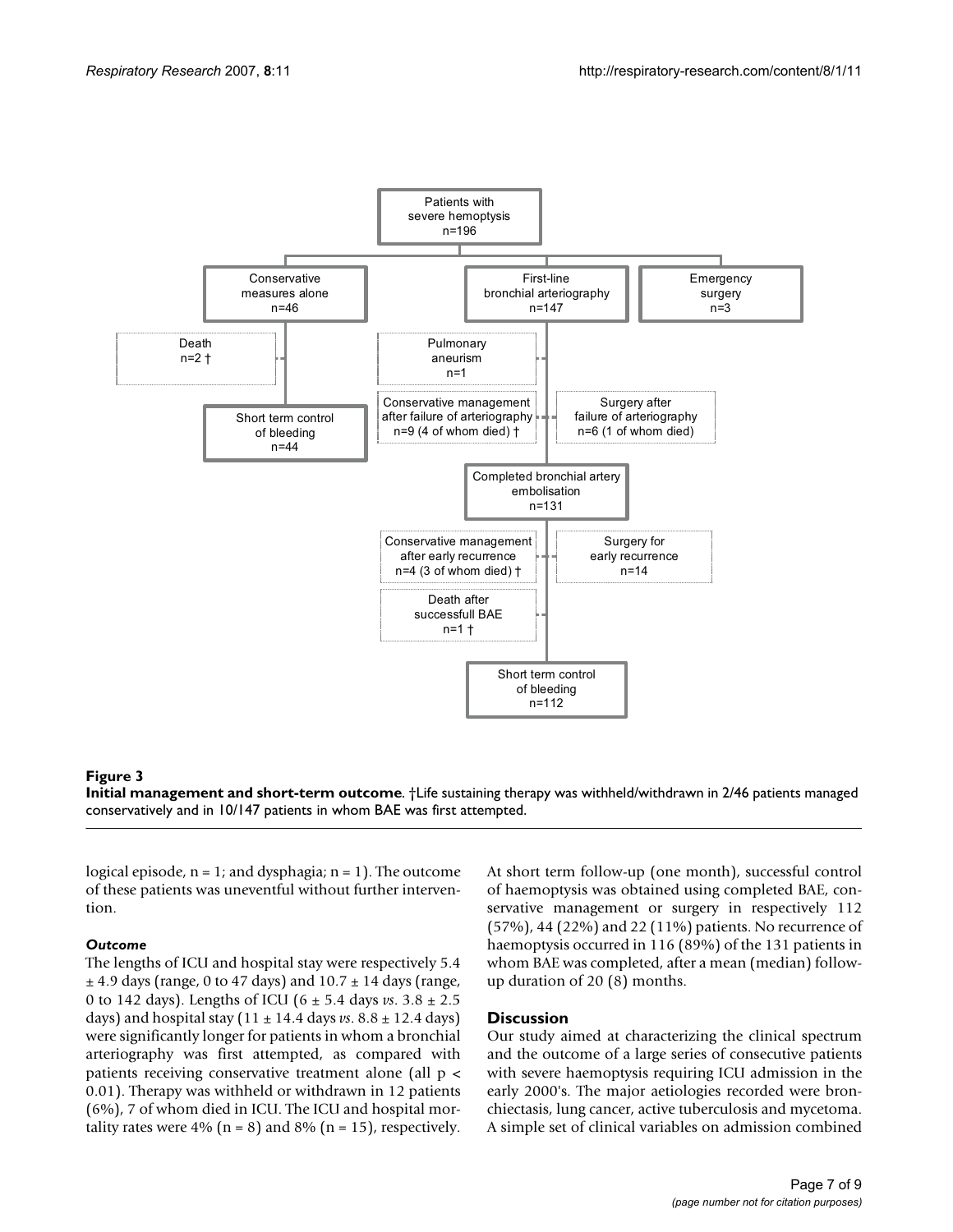with bronchoscopic findings were associated with attempting a first-line bronchial arteriography. This approach was applicable to 75% of our patients and led to an immediate control of bleeding in more than 80% of them. Although the median cumulated volume of haemoptysis averaged 200 ml on admission, the ICU mortality rate was low.

Haemoptysis accounted for up to 15% of our admissions. This high rate reflects in part the fact that both our unit and the department of radiology of our hospital are referral centres for haemoptysis. The major criterion for ICU admission is the amount of blood loss despite the lack of standardisation for quantifying it, since it is known to be related to death [5]. Respiratory failure, a substantial drop of haemoglobin level, and haemodynamic failure all obviously mandate ICU admission, although their occurrence is not specified in most studies. While the usual criteria of severity accounted for a relatively small subset of our patients, the median cumulated volume of haemoptysis averaged 200 ml on admission and chronic obstructive pulmonary disease and cardiovascular disease were frequent.

Bronchiectasis, active tuberculosis and idiopathic haemoptysis were the most frequent diagnoses among a French cohort of 56 patients with life-threatening haemoptysis recorded between 1986 and 1996 [6]. In a small recent series of 29 patients with massive haemoptysis requiring ICU admission in Singapore between 1997 and 2001, bronchiectasis, mycetoma, active tuberculosis and cancer were the main causes identified [9]. In our series, bronchiectasis (mainly secondary to inactive tuberculosis), cancer, active tuberculosis and mycetoma were the leading causes. Such a distribution of the causes of haemoptysis underlines the following points: 1) First, active tuberculosis still remains a common cause of severe haemoptysis in France; 2) Lung cancer appears to be an emerging cause of haemoptysis requiring ICU admission. The latter finding is at variance with previous studies by Mal et al. [6] and Ong et al. [9], which may be related to the smaller number of patients included in those previous studies [6,9], the study period [6] and the geographic location [9], as well as the current lesser restrictive policy for ICU admission of cancer patients.

The indications of emergency surgery have gradually been reduced, because of the reported 20–30% operative mortality rate and improvement in interventional radiology techniques [1-4,10]. Bronchial artery embolisation is now considered as the most effective non-surgical first-line treatment of severe haemoptysis [11,12], although there is no randomized trial in this field. Bronchoscopy-guided topical haemostatic tamponade therapy has also been demonstrated to control haemoptysis with varying success rates, using flexible or rigid bronchoscope for the instillation of procoagulant substances, local injection of adrenalin solutions, insertion of small calibre catheters or placement of oxidized regenerated cellulose [13].

In our series, a bronchial arteriography was first attempted in 75% of patients, whereas only 2% underwent emergency surgery. A relatively large subset of our patients (23%) was managed conservatively, based on our approach to assess the amount of blood loss and other criteria of severity on admission. Technical failure of arteriography has been reported in up to 20% of attempts, although a lower rate is expected with the use of micro catheters in the near future [6,9,14-17]. Moreover, bleeding recurrences after successful completed BAE range from 0% to 30% and may be influenced by the cause of haemoptysis [18-20]. In our series, the rate and causes of bronchial arteriography failure were similar. Haemoptysis recurred in 27% of patients. There were mostly early recurrences, two thirds of which were eventually controlled by surgery. According to an 'intent to treat analysis', a firstline arteriography was associated with an immediate control and a durable cessation of bleeding in 112 (57%) and 116 (59%) patients, respectively. Although other series reported higher immediate successful rates of BAE for controlling haemoptysis, ranging from 85% to 95% [16,18,20], it should be noted that no information was provided on patients in whom the procedure was not completed [21]. In our series, bleeding was controlled in 112/131 patients (85%) within the first month and in 116/131 patients (89%) after hospital discharge, when the procedure was completed.

Using a strategy including a routine assessment of the amount of bleeding with a standardized scale, and promoting BAE over surgery, the outcomes of patients were good. The ICU mortality rate was low, as reported in recent series of so-called life-threatening haemoptysis [6].

The limitations of our study are related to its retrospective nature and to the fact that it was conducted in a referral centre with an extensive experience of severe haemoptysis on a heterogeneous patients' group. Nevertheless, our study reports one of the largest series of medical inpatients over a short time period and may provide a useful framework for the therapeutic management of haemoptysis in this clinical setting.

To summarize, a multidisciplinary approach remains the cornerstone for the management of severe haemoptysis. Bedside clinical evaluation and early fiberoptic bronchoscopy may safely screen patients for initial BAE, including surgical candidates. In the latter, surgery should be postponed as much as possible during active bleeding and performed early after control of bleeding. Otherwise, surgery